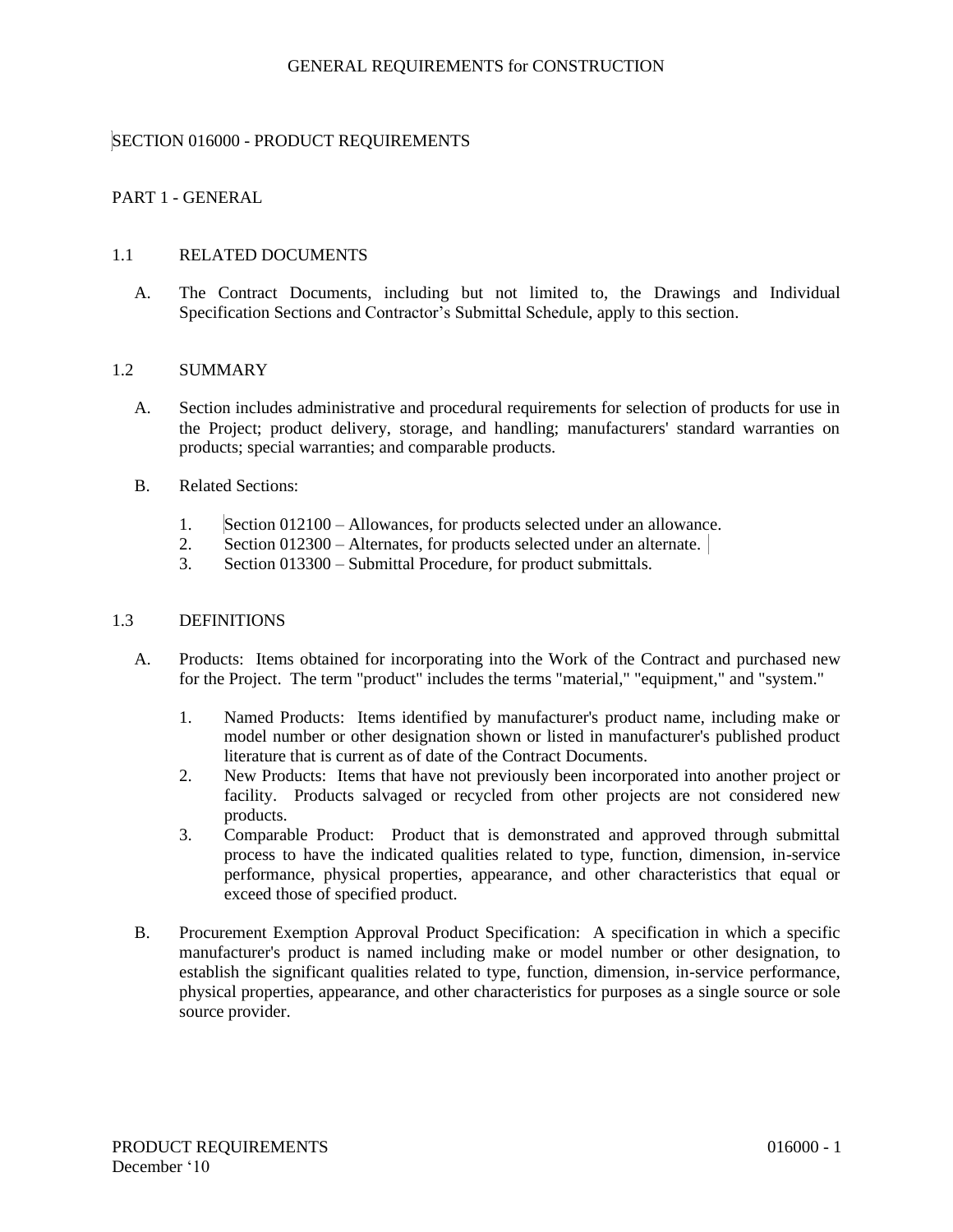#### 1.4 ACTION SUBMITTALS

- A. Comparable Product Requests: Submit request for consideration of each comparable product. Identify product or fabrication or installation method to be replaced. Include Specification Section number and title and Drawing numbers and titles.
	- 1. Include data to indicate compliance with the requirements specified in "Comparable Products" Article.
	- 2. Design Professional's Action: If necessary, the Design Professional will request additional information or documentation for evaluation within one week of receipt of a comparable product request. The Design Professional will notify the Contractor through the Owner of approval or rejection of proposed comparable product request within 15 days of receipt of request, or seven days of receipt of additional information or documentation, whichever is later.
		- a. Form of Approval: As specified in Section 013300 Submittal Procedure.
		- b. Use product specified if the Design Professional does not issue a decision on use of a comparable product request within time allocated.
- B. Procurement Exemption Approval Product Specification Submittal: Comply with requirements in Section 013300 - Submittal Procedure. Show compliance with requirements.

## 1.5 OUALITY ASSURANCE

- A. Compatibility of Options: If the Contractor is given option of selecting between two or more products for use on the Project, select product compatible with products previously selected, even if previously selected products were also options.
	- 1. Each contractor is responsible for providing products and construction methods compatible with products and construction methods of other contractors.
	- 2. If a dispute arises between contractors over concurrently selectable but incompatible products, the Design Professional will determine which products shall be used.

## 1.6 PRODUCT DELIVERY, STORAGE, AND HANDLING

- A. Deliver, store, and handle products using means and methods that will prevent damage, deterioration, and loss, including theft and vandalism. Comply with manufacturer's written instructions.
- B. Delivery and Handling:
	- 1. Schedule delivery to minimize long-term storage at the Project site and to prevent overcrowding of construction spaces.
	- 2. Coordinate delivery with installation time to ensure minimum holding time for items that are flammable, hazardous, easily damaged, or sensitive to deterioration, theft, and other losses.
	- 3. Deliver products to the Project site in an undamaged condition in manufacturer's original sealed container or other packaging system, complete with labels and instructions for handling, storing, unpacking, protecting, and installing.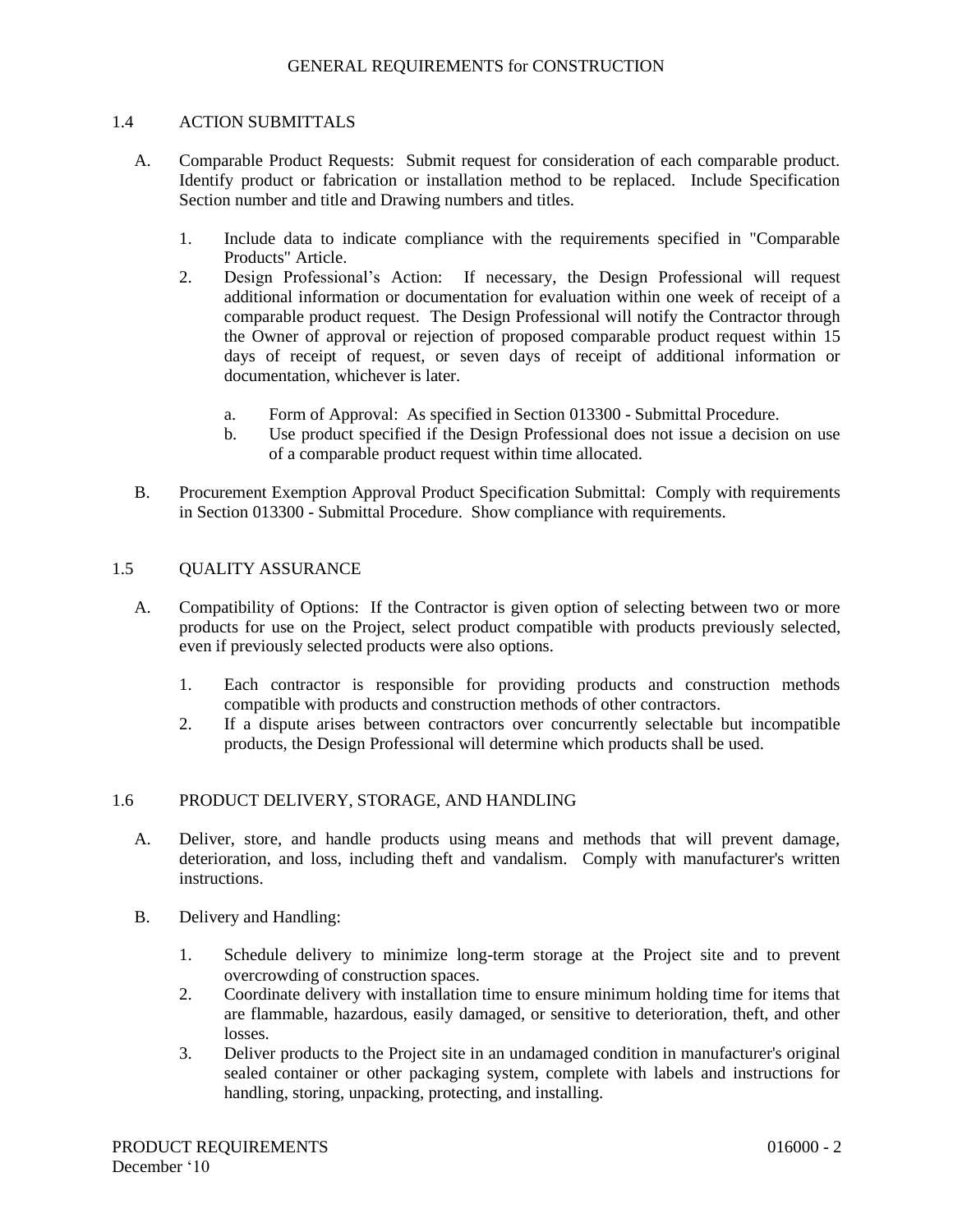- 4. Inspect products on delivery to determine compliance with the Contract Documents and to determine that products are undamaged and properly protected.
- C. Storage:
	- 1. Store products to allow for inspection and measurement of quantity or counting of units.
	- 2. Store materials in a manner that will not endanger the Project structure.
	- 3. Store products that are subject to damage by the elements under cover in a weather tight enclosure above ground, with ventilation adequate to prevent condensation.
	- 4. Store foam plastic protected from exposure to sunlight, except to extent necessary for period of installation and concealment.
	- 5. Comply with product manufacturer's written instructions for temperature, humidity, ventilation, and weather-protection requirements for storage.
	- 6. Protect stored products from damage and liquids from freezing.

## 1.7 PRODUCT WARRANTIES

- A. Warranties specified in other Sections shall be in addition to, and run concurrent with, other warranties required by the Contract Documents. Manufacturer's disclaimers and limitations on product warranties do not relieve the Contractor of obligations under requirements of the Contract Documents.
	- 1. Manufacturer's Warranty: Written warranty furnished by individual manufacturer for a particular product and specifically endorsed by manufacturer to the Owner.
	- 2. Special Warranty: Written warranty required by the Contract Documents to provide specific rights for the Owner.
- B. Special Warranties: Prepare a written document that contains appropriate terms and identification, ready for execution.
	- 1. Manufacturer's Standard Form: Modified to include Project-specific information and properly executed.
	- 2. Refer to individual specification sections for specific content requirements and particular requirements for submitting special warranties.
- C. Submittal Time: Comply with requirements in Section 013300 Submittal Procedure.

## PART 2 - PRODUCTS

## 2.1 PRODUCT SELECTION PROCEDURES

- A. General Product Requirements: Provide products that comply with the Contract Documents, are undamaged and new at time of installation.
	- 1. Provide products complete with accessories, trim, finish, fasteners, and other items needed for a complete installation and indicated use and effect.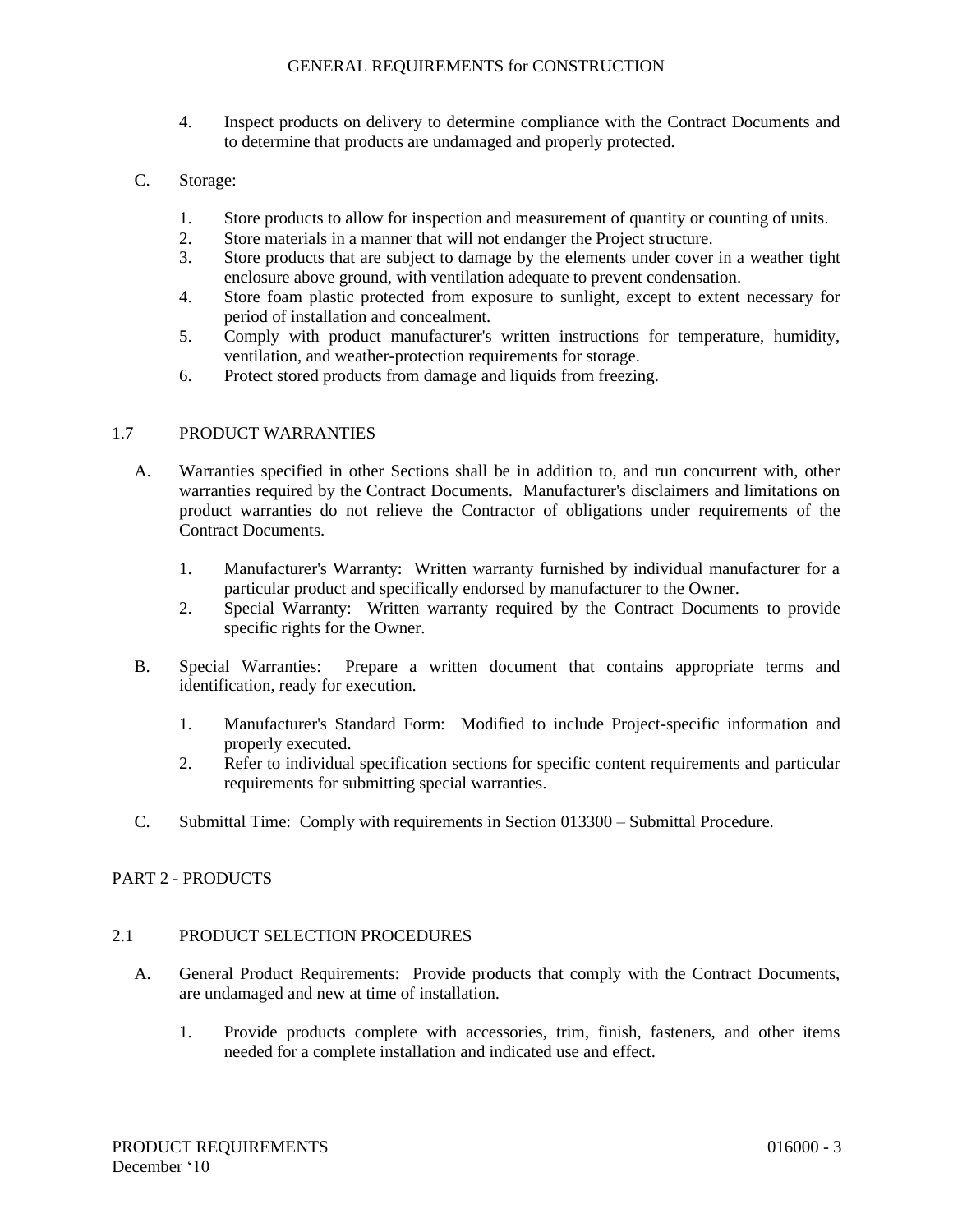- 2. Standard Products: If available, and unless custom products or nonstandard options are specified, provide standard products of types that have been produced and used successfully in similar situations on other projects.
- 3. The Owner reserves the right to limit selection to products with warranties not in conflict with requirements of the Contract Documents.
- 4. Where products are accompanied by the term "as selected," the Design Professional will make selection.
- 5. Descriptive, performance, and reference standard requirements in the Specifications establish characteristics of products.
- 6. Or Equal: For products specified by name and accompanied by the term "or equal," or "or approved equal," or "or approved," comply with requirements in "Comparable Products" Article to obtain approval for use of an unnamed product.
- 7. Provide products that do not contain asbestos.
- B. Product Selection Procedures:
	- 1. Product: Where Specifications include a procurement exemption approval and name a single source, sole source, manufacturer and product, provide the named product that complies with requirements. Comparable products or substitutions for the Contractor's convenience will not be considered.
	- 2. Manufacturer/Source: Where Specifications include a procurement exemption approval and name a single manufacturer or source, provide a product by the named manufacturer or source that complies with requirements. Comparable products or substitutions for the Contractor's convenience will not be considered.
	- 3. Products: Where Specifications include a list of names of both available manufacturers and products, provide one of the products listed, or an unnamed product, that complies with requirements. Comply with requirements in "Comparable Products" Article for consideration of an unnamed product.
	- 4. Manufacturers: Where Specifications include a list of available manufacturers, provide a product by one of the manufacturers listed, or a product by an unnamed manufacturer, that complies with requirements. Comply with requirements in "Comparable Products" Article for consideration of an unnamed manufacturer's product.
- C. Visual Matching Specification: Where Specifications require "match sample", provide a product that complies with requirements and matches sample. The Owner's decision will be final on whether a proposed product matches.
	- 1. If no product available within specified category matches and complies with other specified requirements, comply with requirements in "Comparable Products" Article for consideration of an unnamed manufacturer's product.
- D. Visual Selection Specification: Where Specifications include the phrase "as selected from manufacturer's full range", select a product that complies with requirements. The Design Professional will select color, gloss, pattern, density, or texture from manufacturer's product line that includes both standard and premium items.

## 2.2 COMPARABLE PRODUCTS

A. Conditions for Consideration: The Design Professional will consider the Contractor's request for comparable product when the following conditions are satisfied. If the following conditions